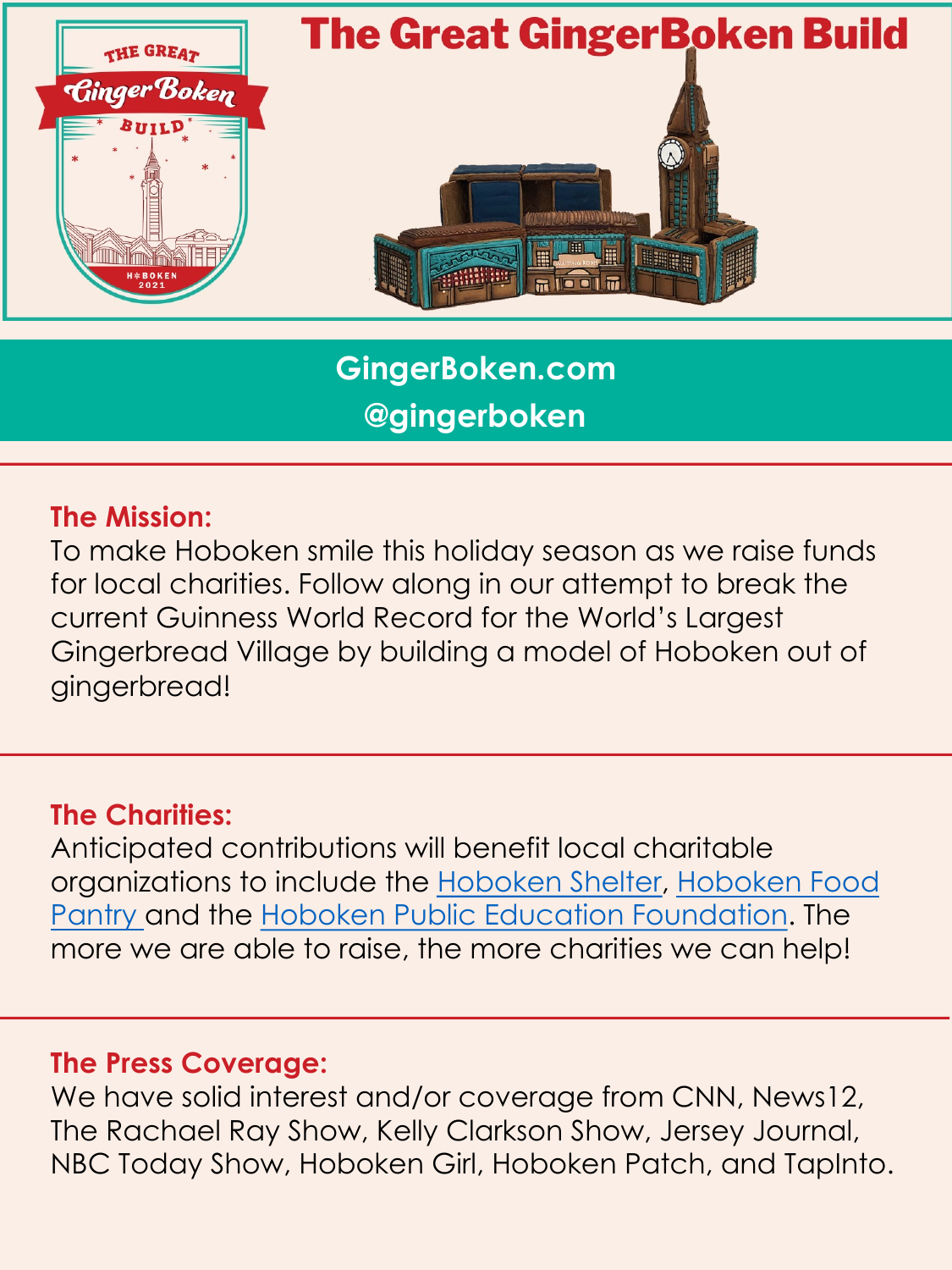

**GingerBoken.com @gingerboken**

#### **The Sponsorships:**

Corporate sponsorships of the overall initiative will help fund the start-up costs (baking supplies, space rental, set-up, collateral, etc). Also, business and private sponsorships through custom business facades, townhomes, parks, landmarks, etc.

#### **The Donations:**

Business and in[dividual ongo](https://www.fieldcolony.com/)ing, from community

### **The Location:**

Many thanks to Field Colony for their extremely generous donation of their office space located on 10<sup>th</sup> and Bloomfield! This incredible location will allow secure, food-safe building of the gingerbread structures with full public viewing of the project.

#### **The Timeline:**

The initial build is underway! (Two structures down, 1,298 to go!) The public-portion of The Build will take place the first week of December and remain on display, with baking classes and other family-friendly events throughout the entire season.